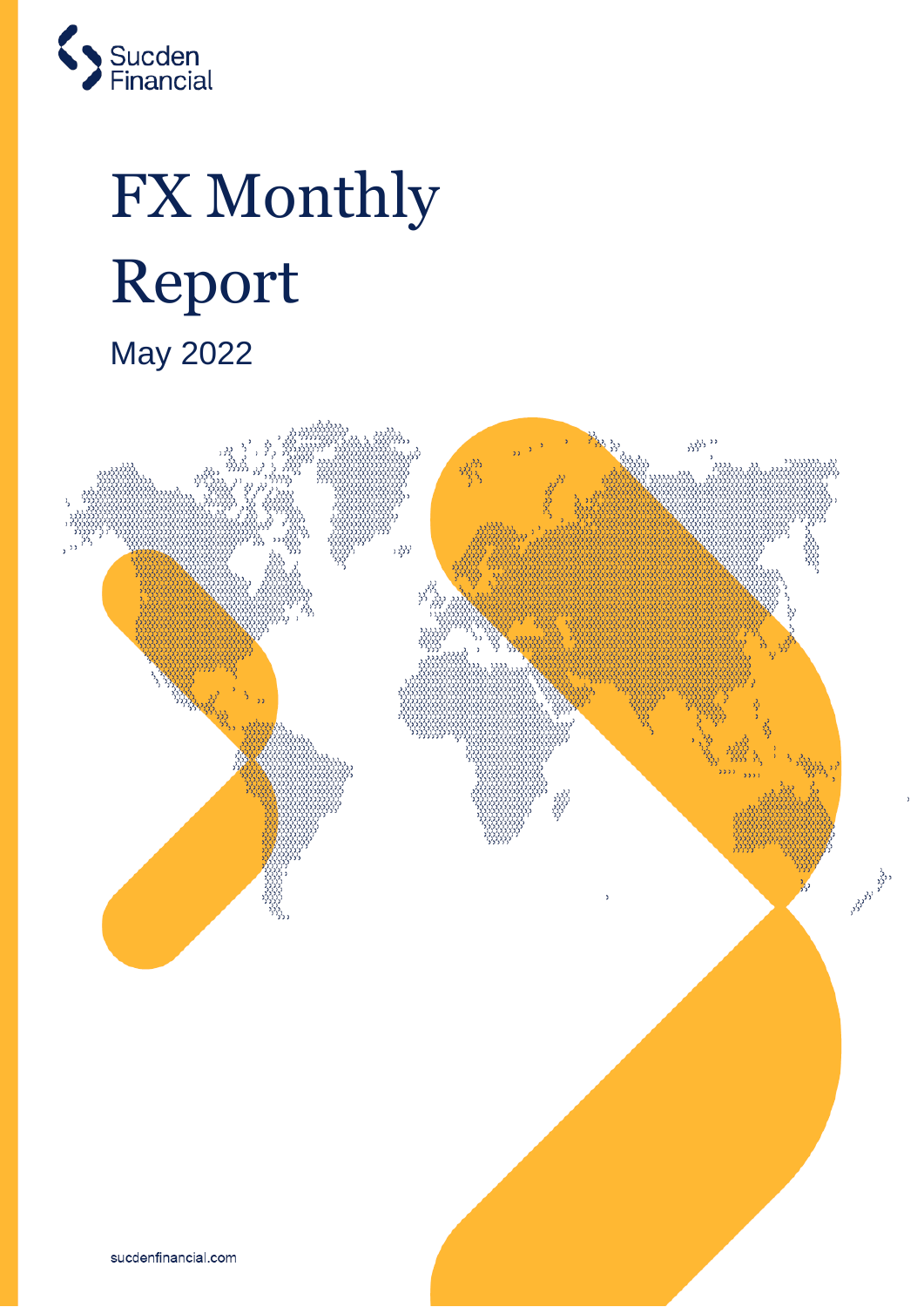# FX Monthly Report



**Published by: Sucden Financial Limited**  May 2022

**Research Desk**  research@sucfin.com

**Press Enquiries**  press@sucfin.com

**Authors:**



**Geordie Wilkes**  Head of Research



**Daria Efanova**  Research Associate



**Daniel Henson** Deputy Head FX



**Nimit Khamar** FX Desk Broker



**Chris Husillos** FX Desk Broker

sucdenfinancial.com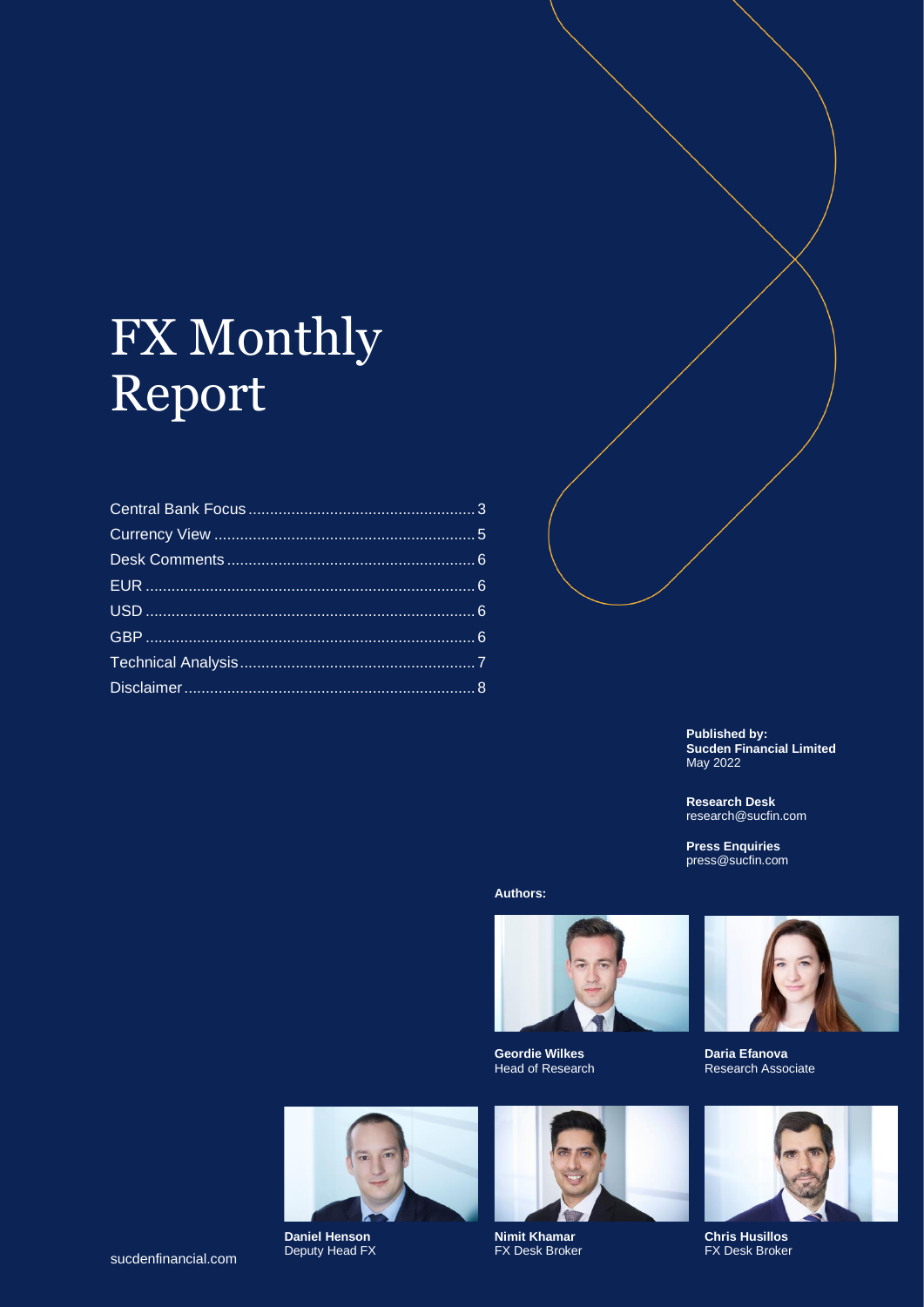**3**

# <span id="page-2-0"></span>Central Bank Focus

Since the turn of the year, central banks have been in focus as the global economy shifted from returning to growth in 2021 to managing inflation in 2022. We saw E.M. central banks raise rates in 2021, and our previous reports have highlighted the elevated interest rates in countries like Brazil, India, South Africa, Mexico and Russia. Turkey should have been included in this group; however, their unorthodox monetary policy as President Erdogan chops and changes the central bank's governor. Most of these currencies performed well in Q1 2022, as the Fed were slow to react to rising inflation.

### **EM Currencies Indexed January 2018**

EM Currencies, except MXN, have struggled to take back long term losses.



## LATAM

Inflation remains a problem in Latin America, with Brazil's CPI at 12.13% Y/Y for April, Chile, Peru, Mexico, and Colombia are also high at 10.5%, 8%, 7.7%, and 9.2%, respectively, on a Y/Y basis. LATAM central banks have raised rates and are expected to continue this path, with Chile, Brazil, and Colombia raising rates in June. However, interest rates in some of these countries are nearing levels which will become detrimental to the economy. Brazil's inflation has continued to increase at an alarming rate, as food/beverage and transportation costs rise rapidly due to the global energy crisis and high food prices, which show no respite. It is no surprise then that on an interest rate return basis, 5 of the top 10 best returns YTD are LATAM countries: Argentina (1), Brazil (5), Mexico (6), Chile (7), Colombia (8). Three of the other countries are Turkey, Russia, and South Africa. Interestingly 5 of the 10 worst performers are from Asia.

Currency returns from LATAM countries are also high, with the same countries in the top 10. However, dollar strength in April eroded some of those gains as the Fed started to tighten, and Europe's economy remains on a very rocky path due to the energy crisis, Ukraine conflict, and rising inflation. The Brazilian Real, Peruvian Sol, and Argentine Peso have gained above 5% YTD. The carry trade is firmly intact, with U.S. and European rates widespread. Even with the Fed raising rates aggressively, they are still comparatively low. We expect dollar strength to remain through to the end of Q3. Carry trades for LATAM currencies remain

profitable this YTD with USD as the base currency. However, most of the gains in Q1 have been given back with a few LATAM currencies in the top-performing carry trades. Yield curves have flattened across the globe; Brazil's curve is inverted, with the 2yr yield at 13.15% and the 5yr at 12.56%. For Mexico, the spread between the 2yr and 10yr is 0.13%; higher rates are expected to combat inflation, which softens in 2023. LATAM performance has run out of steam with currencies and equity indices declining; we believe the carry to suffer as USD strength continues in the next 5 months. Using the EUR as the base currency for the trade has yielded a more significant return so far this year, and with the ECB less hawkish on rates, we expect this to remain the case in the near term, but LATAM currency performance has been weaker in the last month.

### **US Libor Rates**

LIBOR rates continue to increase in line with interest rates and bond yields.



*Source: ICE Benchmark Administration, Sucden Financial*

## U.S.

CPI data on May 11th showed that M/M inflation growth softened due to lower energy costs. Inflation expectations are starting to grow slower, CORE inflation did increase, but by less than the previous month at 6.2% Y/Y compared to 6.5% Y/Y. CPI Ex Food and energy increased more than expected at 0.6% Y/Y. We expect energy prices to hold above \$100/bl and then push higher, and grains prices will also stay elevated in the coming months. While inflation expectations have increased, energy prices fell 6% in the month prior, but as mentioned, we expect prices to rally again. Shelter costs are the largest services component, and 1/3rd of the overall index increased 0.6% and rent also increased 0.6%. The significant rise was from electricity and gas, up 13.7% Y/Y.

The USD has surged higher in the last month as the economy continues to hold up compared to the rest of the world. Even though we saw GDP in Q1 decline by -1.4%, this was skewed by imports and, as a result, robust consumer demand. Personal consumption was strong at 2.7% Y/Y Q1, a marginal improvement on last quarter, which was 2.%. Bond yields have been well bid as price sell-off. The curve has flattened significantly as interest rates rose and the Fed became even more hawkish. As of March 11th, the market was pricing in rate hikes in March, May, and June, with July and September at 80% probability. The path shows hikes at an implied rate of 1.882% as of February 2023. However, as we fast forward to May 11th, the implied rate as of February 2023 is 2.9/3%, with rate hike probabilities in June, July, September, and October all above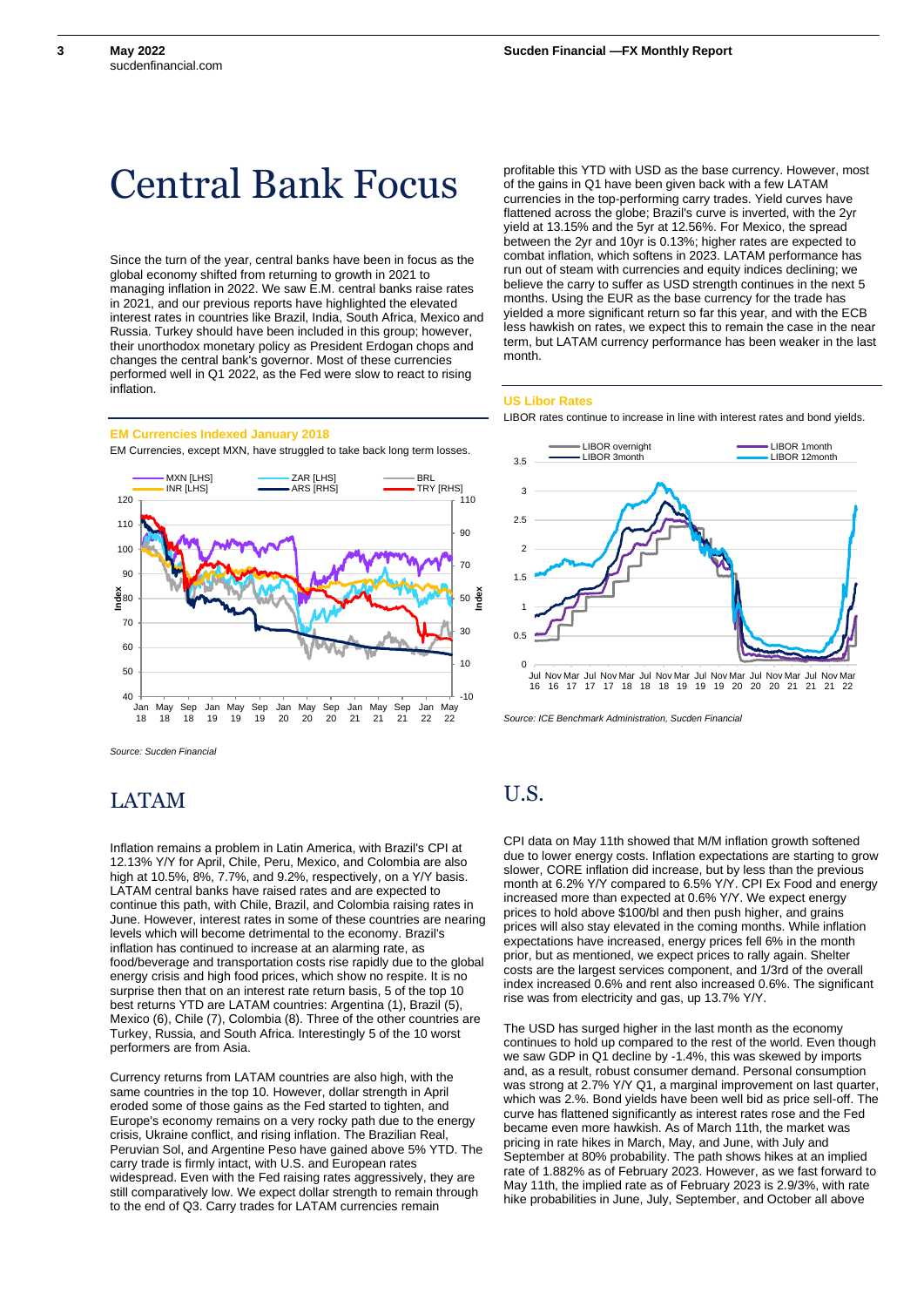**4**

100%, with June and July at 200% and 197%. 50bps rate hikes are nailed on in June and July. However, the back end of the curve is starting to price 30bp rate hikes from September onwards as economic data is expected to weaken further. As a result, we expect the dollar to remain firm until the end of Q3. We do not expect dollar strength to be due to diverging monetary policy but back to economic fundamentals. Indeed, rates may still be high compared to other major economies.

### **US PPI vs CPI (Year on Year)**

LIBOR rates continue to increase in line with interest rates and bond yields.



*Source: Bureau of Labour Statistics* 

Bond yields have rallied significantly as inflation expectations rose and the Fed started raising rates; 50bps was a disappointment to some market participants who wanted 75bps. To counteract inflation, interest rates would have to reach 5% in the U.S., significantly damaging the economy. We already see home sales decline with M/M sales with 2-months of declines, and mortgage rates have also increased with the average 30yr loan at 5.3%, the rise in mortgages is the equivalent of a 20% increase in home prices (Bankrate.com). The 10yr yield has edged lower from 3%, but in our view, we could see the 10yr top out at 3.40%. The 2yr yield has hovered around 2.5% since the latest Fed meeting. The U.S. H15 constant maturity 10yr real yield is positive at 0.21% as of May 12th. The U.S. treasury inflation-linked yield curve shows tenors out to 7yrs as negative.

### Europe

The EUR has been battered as other major central banks such as the BOE and Fed raise rates, but the ECB have kept negative rates intact. The ECB has held firm, and we do not expect rates to rise in June. We expect language to indicate a rate rise in July and September, but they have stated they will not raise rates until asset purchases end. We expect rates to through the second half of the year. Still, interest rates will not be positive until December, so the divergence between U.S./U.K. rates and Europe will be significant even if the Fed is entering the final part of its cycle at the end of 2022. The EUR has been sold in recent months due to the energy crisis and deteriorating economic data, and the divergence in rates as the Fed has frontloaded rate hikes. Slower growth is causing bond yields to decline, and we expect economic data to weaken further and inflation growth to moderate. This could present a downside to rate expectations, but the ECB will still raise rates this time.

#### **European Bond Yields**

Financing levels have dipped but we expect a strong recovery in Q1 2022.



*Source: Bloomberg Generic* 

European yields have all rallied so far in 2022; however, yields have weakened as bonds have been bid in the last few sessions. The ECB's Q.E. policy has particularly squeezed the German bund. Bundesbank bank's holdings of federal securities is close to the ECB's unofficial limit of 50%. However, the Q.E. from the ECB is on the decline, and this, in conjunction with increased bond issuances, will reduce the scarcity of bunds. We assume the removal of Q.E. does not ignite a euro-area bond predicament. We expect inflationary pressure to be more pronounced in Europe due to the energy crisis.

### **European 10yr Breakeven vs Real Yield vs 10yr Yield**  Real yields have nosedived as inflation rises but the B/E 10yr has rallied.



*Source: Bloomberg Generic* 

### U.K.

The BOE has raised rates in the last few months to combat inflation. The implied interest rate in March 2023 is now 2.2%. However, the probability of a rate hike is 33.5%. The probability for the next two meetings is above 100% but we could see the momentum of hikes start to slow as higher rates impact growth. If the Fed start to slow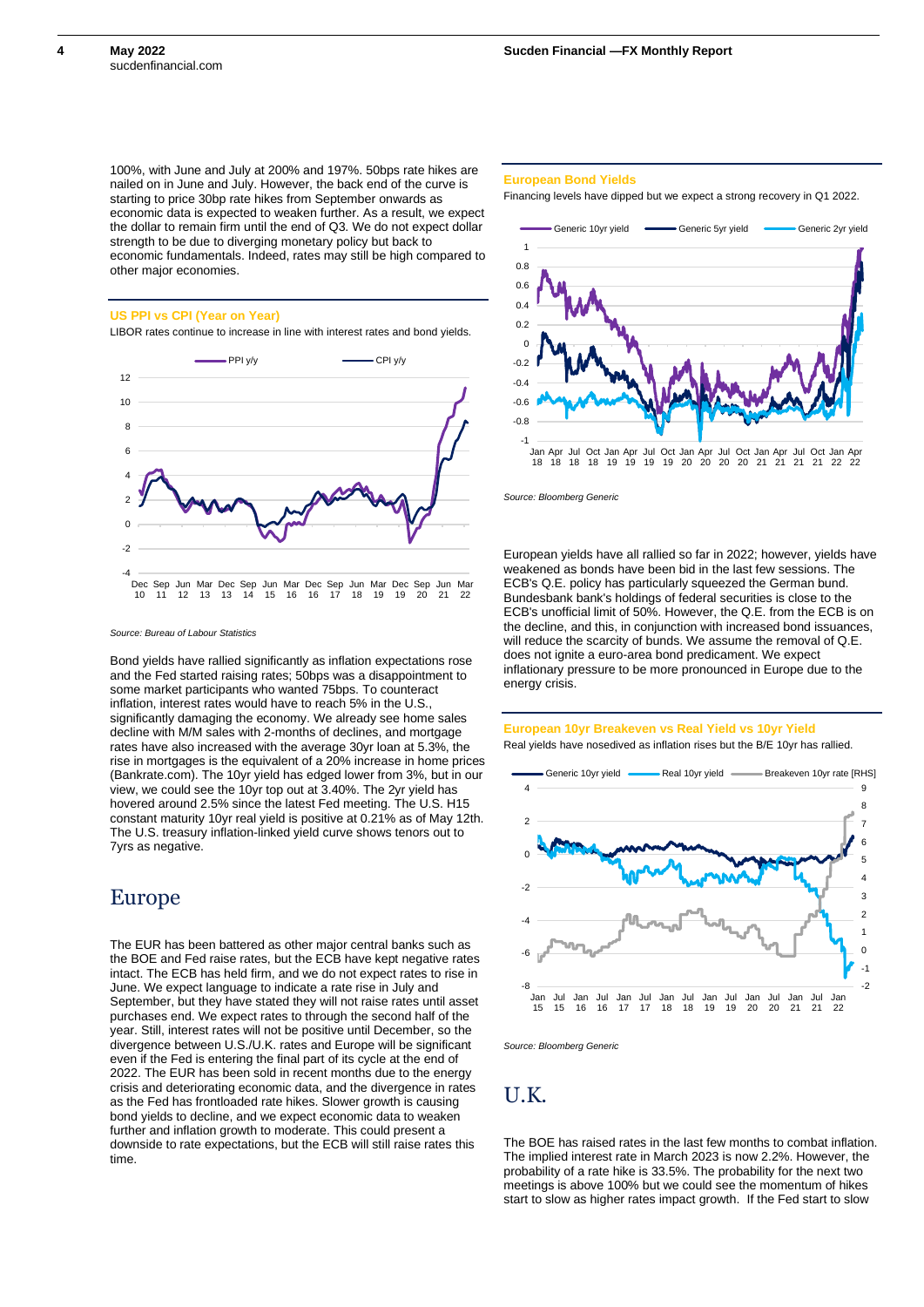its pace of rate hikes towards the end of the year, we could favour GBP over USD in the swaps market. The back end of the curve for 2022 is expected to move, and at this time, this could favour GBP. However, slowing growth and softer inflation expectations could prompt downside to rate hike expectations in the U.K. as economic data continues to weaken. The curve is very flat, and there is not much movement even out 3 years.

The energy crisis will continue in Europe, and food prices will also rise. Cost of living has increased significantly in 2022, consumer demand will soften, as will economic growth and rising rates into weaker data is problematic. Higher mortgage costs, borrowing costs, and reduced investment from firms will reduce the possibility of more robust growth. The BOE have referenced lower growth and inflation in their latest report. Inflation will start to fall but is a long way off the target rate of 2%, and we also expect unemployment to rise next year, with the BOE expecting a rise to 3.9% in 2023 and 4.6% in 2024. As a result, the tightening monetary policy will not be appropriate, cost inflation will mitigate, and some participants are already calling for peak inflation in G10.

As a result, we expect U.K. rates to have upside in the near term but see downside to the market expectations of rate hikes in 2023. This could see rates top out around 2.3% before investors focus on weaker growth and softer inflation expectations, limiting yields. Political risk continues to create noise, and this has caused GDP to struggle against G10 countries.

# <span id="page-4-0"></span>Currency View

soften, but unemployment is expected to remain low, and wages have improved, putting consumers in good shape when inflation retreats. We expect the USD to continue to stay strong, and even if the pace of rate hikes is slow, interest rates will likely be higher than in other major economies, especially the euro area.

Europe: The ECB is stuck between a rock and a hard place as inflation rises. GDP for Q1 is forecast to grow at 0.2%. However, the U.K. economy was weaker than expectations, and we could see Europe's contract. Germany grew at 0.2%, up from -0.3% the quarter before. Consumer and business sentiment is declining sharply, and this will compound issues. The ECB is expected to start raising rates, but interest rates will not be positive until at least December or 2023. We expect EUR to be under continued pressure, but there will be value in the currency in Q3 as inflation will moderate, and the issue will be growth.

U.K.: The BOE will continue to raise rates in the near term, but we believe the market is pricing too many rate hikes. This presents a downside to forecasts for peak yields, and while the curve is flat moderating inflation could see near term rates consolidate as longer-term rates edge higher. However, if the participants continue to price into many hikes, we could favour selling the backend of the curve. GBP has suffered against G10 currencies, and even though rates are rising, weak economic fundamentals and a dire political backdrop present headwinds.

### **U.S., and Europe Monetary Policy Conditions**

Financial Conditions have declined sharply in the last few months due to poor liquidity and rising rates.



#### *Source: Bloomberg*

LATAM: High inflation and rising rates have supported LATAM currencies, but now we are seeing consistent USD strength, which has prompted the gains to be given back. We favour using EUR as a base currency for a carry trade as they are slower to raise rates due to the poor economic outlook. Returns in the last month for carry trades and interest trades have been lower but are still up YTD.

U.S.: The USD has surged higher against most currencies, and we expect this to continue. Yields still have upside, but risks are mounting due to lower growth expectations. Unemployment is low, and while the U.S. is relatively isolated from the Ukraine crisis, it is not immune to these cost pressures. We expect the economy to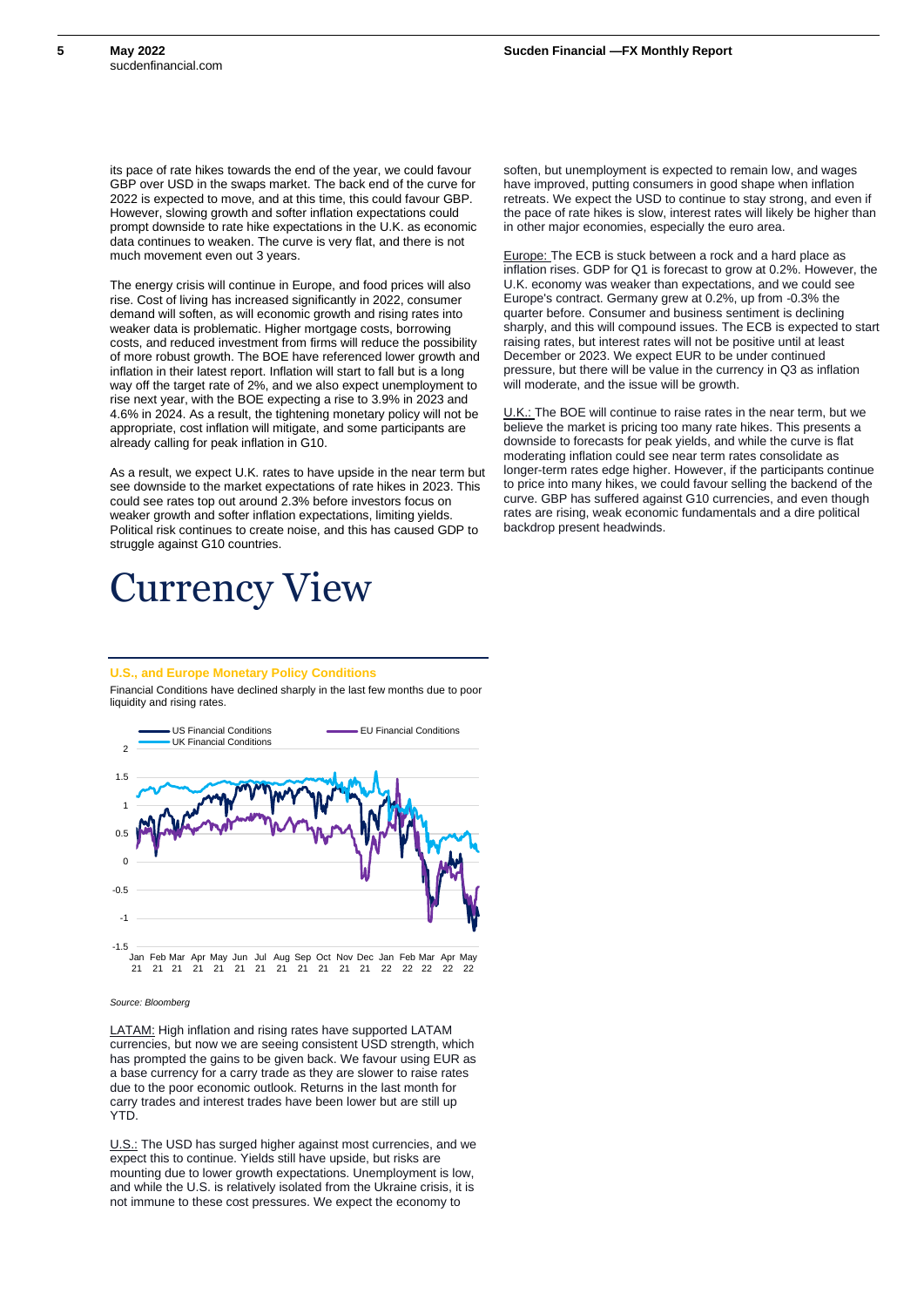# <span id="page-5-0"></span>Desk Comments

### <span id="page-5-1"></span>Euro

The heightened pressure of near-term inflation means its reasonable to expect the ECB to act earlier than previously stated. Inflation reached new record highs of 7.5% in April, significantly higher than expectations. Risks are skewed to the upside with further disruptions to the supply of gas and oil from Russia and slowing demand as China goes into lockdown. Several governing council members have become more vocal, sending a message of urgency to the market. The neutral members of the council are favouring the hawks. However, with no evidence of wage growth, the ECB will need to act cautiously. As a result, we are now expecting rates to be lifted as early as July, followed by several 25bp hikes at a much slower pace than the US but we do expect rates to be positive by the end of the year.

#### **European Sentiment**

European sentiment has nosedived in the last few months, we expect this to continue.



*Source: Bloomberg* 

## <span id="page-5-2"></span>**USD**

The Fed raised rates by 50 basis points this month in line with broad market expectations and signalled next 2 meetings are likely to be same and not 75basis points as some market participants feared. The USD has continued to rise over the last 6 weeks gaining against all the majors with USD index up over 9% year to date. As we mentioned in our last report, we do believe the most hawkish scenario has been priced in the market and should slow down USD appreciation. The recent Dollar strength has been led by large droves of risk aversion driven mainly by concerns of slowing growth outside of the US. European growth vulnerabilities amid supply constraints, Chinese growth downgrades as they battle with covid via lockdowns and geopolitical risks from Russia's invasion of Ukraine are contributing factors.

**Real Weekly Earnings vs Average Hourly Earnings vs CPI**

CPI is rising significantly but M/M gains are slowing, real wages are still contracting.



#### Source: Bureau of Labour Statistics

Concerns of hard landing for the US Economy and its contagion impact on the rest of the world amid the looming steep rate hike in the US is also weighing on market sentiment and, in our opinion, a likely scenario. The FED and Powel are committed to getting inflation back under 2% and as things stand US Economy is growing, they have strong Labour market, so they will not hesitate in continuing this rates path to get inflation back under control. Our view stays unchanged, we expect the USD start consolidating around these levels with a slight upside basis over the next few months before we see the USD depreciating towards the end of year as US growth slows amid monetary tightening.

### <span id="page-5-3"></span>GBP

It's a similar story in the UK as with other global economies. The increased risks of inflation are driving the BOE to tighten its monetary policy at a faster pace than previously forecast. BOE hiked 25bp as expected but kept a softer guidance in place when talking about further hikes. In addition, the weaker growth outlook, and the pace of tightening in the US has seen GBP down 6% against the USD this past month. We now expect the policy rate to be at 2% by the end of the year with a further 4 hikes this year.

A squeeze on UK incomes is likely to intensify in Q3 when the energy price cap expires and the government hike on taxes takes its toll. It's estimated that real household disposable income will drop by 3.4% and without an increase in wage growth the only way consumption will hold up is for households to borrow more. It's a problematic cycle for the BOE and one they must handle with caution to find the right balance of fighting inflation whilst preventing the economy from entering recession.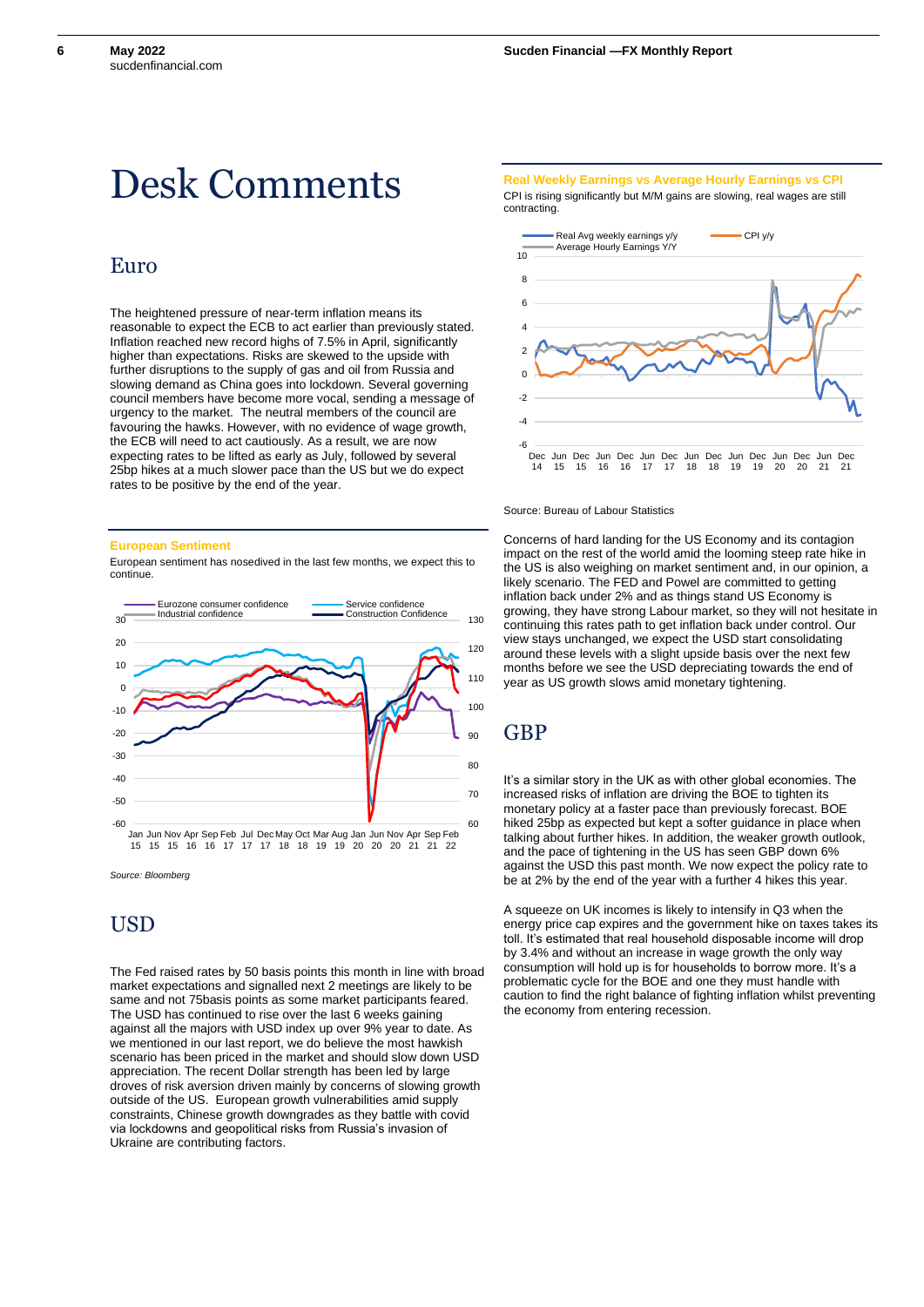**7**

# <span id="page-6-0"></span>Technical Analysis

**GBPUSD**



GBPUSD has formed a strong downtrend after breaking below 1.30. Next test now is the 76.4% FIB 1.2081/1.2076 line and psychological 1.20 Level. We expect this level to provide support and could see GBPUSD bounce as GBPUSD prints more than 3 standard deviations from mean indicating move is overextended for the time being. Last time this occurred saw the currency bounce strongly in March 2020. On the Downside, a break below 1.20 could lead to further downward move to 1.15 and the low from March 2020 @ 1.1412.



EURUSD has continued to trend lower meeting our First target @ 1.0691. On the downside, after breaking below 1.0636 we expect the market to test support @ 1.0341 and then extend to our second target of 1.03. Next support beyond there is at 1.02 (from 2002) and psychological parity level. On the upside, Resistance is @ 1.0636, with a close above indicating a larger pull back to 1.10.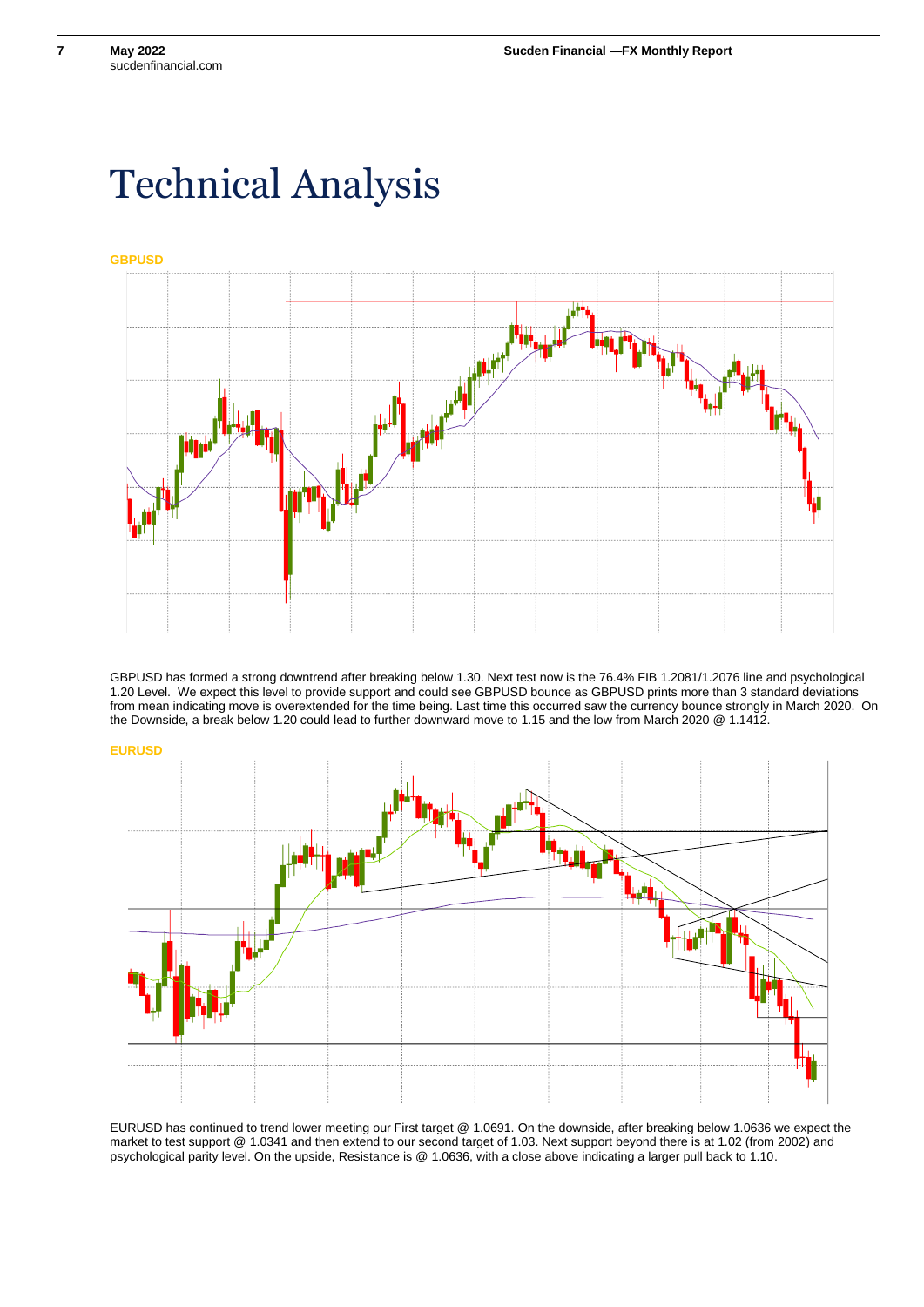# <span id="page-7-0"></span>Disclaimer

This is a marketing communication. The information in this report is provided solely for informational purposes and should not be regarded as a recommendation to buy, sell or otherwise deal in any particular investment. Please be aware that, where any views have been expressed in this report, the author of this report may have had many, varied views over the past 12 months, including contrary views.

A large number of views are being generated at all times and these may change quickly. Any valuations or underlying assumptions made are solely based upon the author's market knowledge and experience.

Please contact the author should you require a copy of any previous reports for comparative purposes. Furthermore, the information in this report has not been prepared in accordance with legal requirements designed to promote the independence of investment research. All information in this report is obtained from sources believed to be reliable and we make no representation as to its completeness or accuracy.

This report is not subject to any prohibition on dealing ahead of the dissemination of investment research. Accordingly, the information may have been acted upon by us for our own purposes and has not been procured for the exclusive benefit of customers. Sucden Financial believes that the information contained within this report is already in the public domain. Private customers should not invest in these products unless they are satisfied that the products are suitable for them and they have sought professional advice.

Please read our [full risk warnings and disclaimers.](https://www.sucdenfinancial.com/risk-warning-and-disclaimers/)